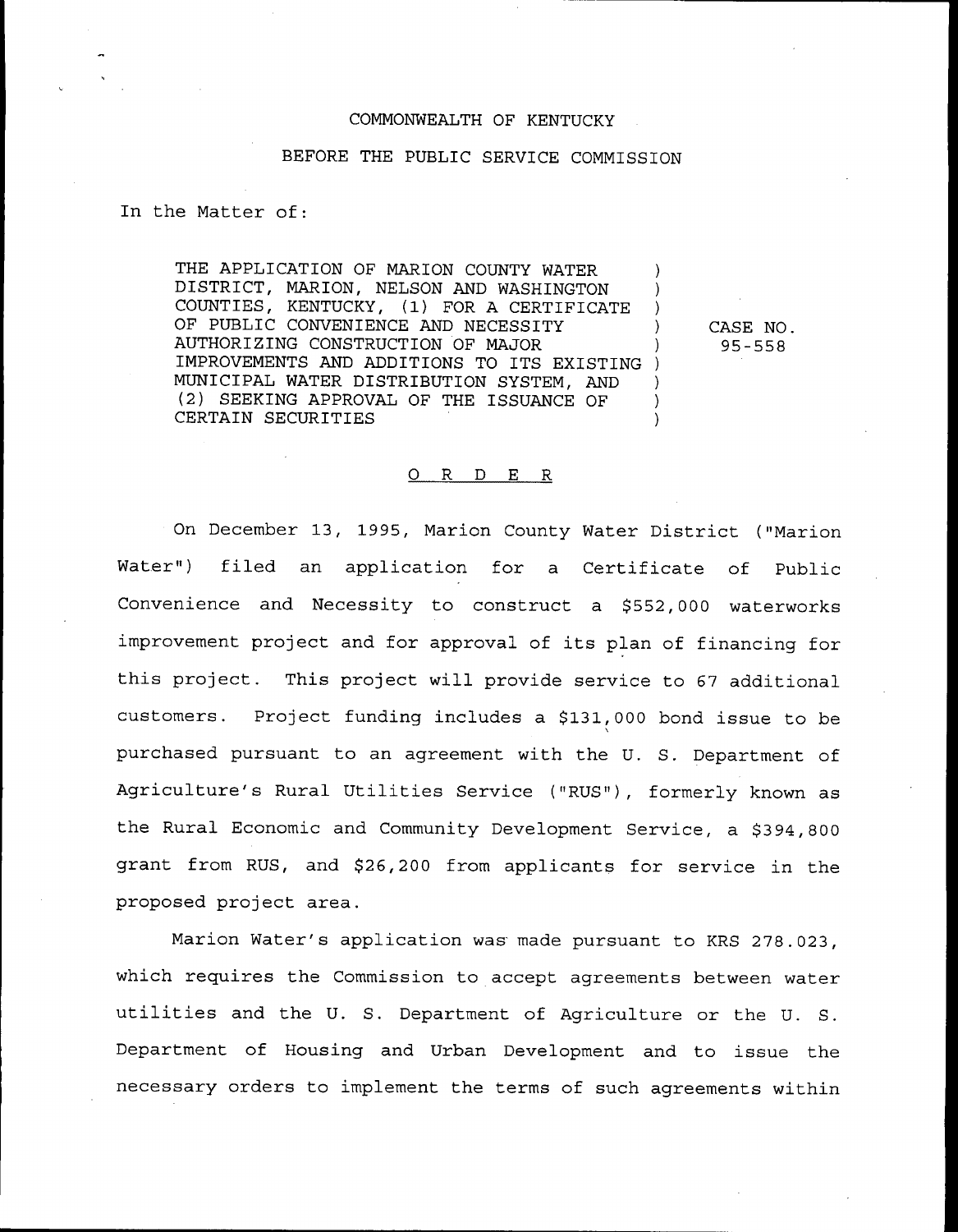<sup>30</sup> days of satisfactory completion of the minimum filing requirements. Given that minimum filing requirements were met in this case on December 13, 1995, KRS 278.023 does not grant the Commission any discretionary authority to modify or reject any portion of this agreement.

IT IS THEREFORE ORDERED that:

1. Marion Water is hereby granted <sup>a</sup> Certificate of Public Convenience and Necessity for the proposed construction project.

2. Marion Water's proposed plan of financing with RUS is accepted.

3. Marion Water is authorized to issue bonds not to exceed \$131,000 to be held or insured by RUS.

4. Marion Water shall file <sup>a</sup> copy of the "as-built" drawings and <sup>a</sup> certified statement that the construction has been satisfactorily completed in accordance with the contract plans and specifications within <sup>60</sup> days of the substantial completion of the construction certificated herein.

5. Marion Water shall monitor the adequacies of the expanded water distribution system after construction. If the level of service is inadequate or declining or the pressure to any customer falls outside the requirements of <sup>807</sup> KAR 5:066, Section 5(1), Marion Water shall take immediate action to bring the system in compliance with Commission regulations.

Nothing contained herein shall be deemed a warranty of the Commonwealth of Kentucky, or any agency thereof, of the financing herein accepted.

 $-2-$